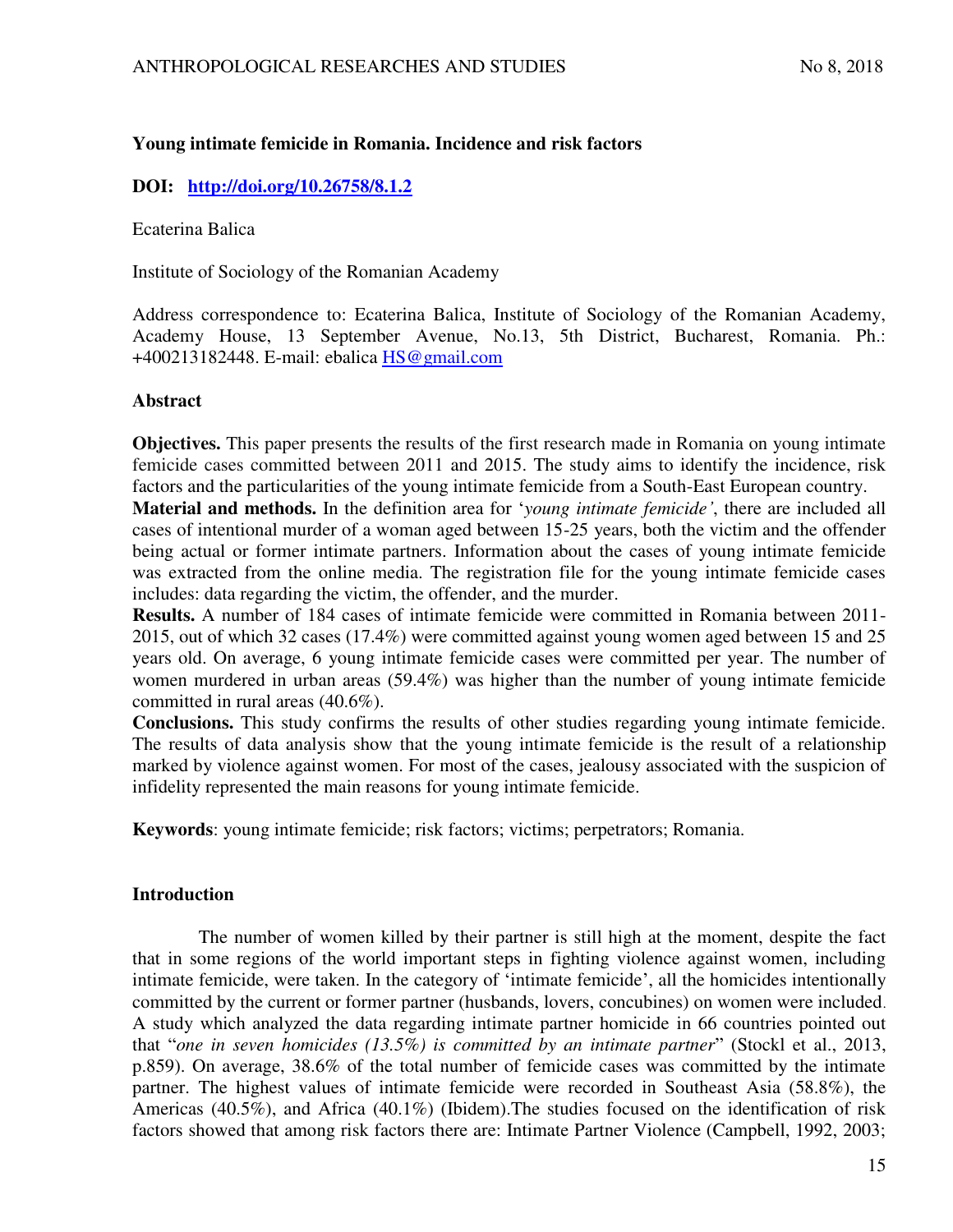Dobash et al., 2004), history of violence, forced sex and threats to harm children (McFarlane et al., 1999), the victim separation from offender (Dobash et al., 2004; Brenan, 2016) associated with "stalking, abuse during pregnancy, forced sex, and previous threat with a weapon" (Campbell et al., 2003b:1089). Other studies pointed out the role of socio-demographical factors (such as the age of aggressor and victim, the poverty, the ethnicity, the type of relationship – Dobash et al., 2004; Campbell et al., 2003b; Wilson et al., 1995).

Some authors drew attention to the fact that offenders who commit femicide are "specialized" in "violence against women" (Dobash et al., 2004). Other authors showed the fact that the offenders were themselves victims of the abuse during their childhood (Aldrige and Browne 2003), they were poor and unemployed (Campbel, 2003, Dobash et al., 2004), have mental health issues (Dobash et al., 2004; Campbell et al., 2001; Belfrage and Rying, 2004), have substance use problems (Dobash et al 2004), a personal criminal history (Belfrage and Rying 2004) and also they have the desire to control women (Dobash et al., 2004; Campbell et al., 2003; Wilson and Daly, 1992). In most of the cases the victims are women who are members of the ethnic groups (Corradi and Piacenti, 2016; Cases et al., 2009; Campbell et al., 2003), have substance use problems (Sharps et al., 2003), and previous experience of Intimate Partner Violence victimization (Abrahams et al., 2000).

The majority of these studies do not differentiate between adult intimate femicide and young or adolescent intimate femicide. So far, few studies have been carried out regarding young intimate femicide and even less were focused on identifying the risk factors that are specific for this type of violence. Nevertheless, some studies highlighted the fact that young femicide cases were committed to a higher extent by intimate partners and family members (Coyne-Beasley et al., 1999), while adolescent femicide cases (11-14 years) were mostly committed by family members (Coyne-Beasley et al., 2003).

Other studies provided information regarding the incidence of femicide for some age groups. Studies carried out in countries from Latin America highlighted the fact that the number of femicide adolescent victims was quite high. In Argentina, the number of female adolescents murdered was of 124 victims aged between 13 and 18 years old within the timeframe 2008-2013 (Zambrano, 2017). On average, 21 female adolescents per year lost their lives in this country. In Mexico, 315 girls and teenagers were killed in 2013 only (Frayssinet, 2015).

In England and Wales, within the timeframe 2009-2015, 3.5% of the victims of femicide were aged between 14 and 17 years old and 14.8% were aged between 18 and 25 years old (Brenan, 2016:16). Among the factors which determinate the Intimate Partner Violence evolution towards young femicide there were highlighted the fact that young women tend to consider the partner's violence a sign of love (Roscoe and Callahan, 1983; Roscoe and Kelsey, 1986; Seimer, 2004) and do not evaluate correctly the consequences of violence (Seimer, 2004). Other studies showed that, in general, young intimate femicide is determined by the same risk factors identified among adult intimate femicide. However, the influence of some factors like: jealousy and the partner's desire to control the victim, unemployment and the separation of the victim from the perpetrator are more strongly manifested among cases of young intimate femicide (Glass et al., 2008).

### **Material and methods**

In this paper, the term 'femicide' was used as it was defined in the *Vienna Declaration* as "the killing of women and girls because of their gender" (\*\*\*2013, p.2). In the definition area for "*young intimate femicide*" there were included all cases of murder intentionally committed on a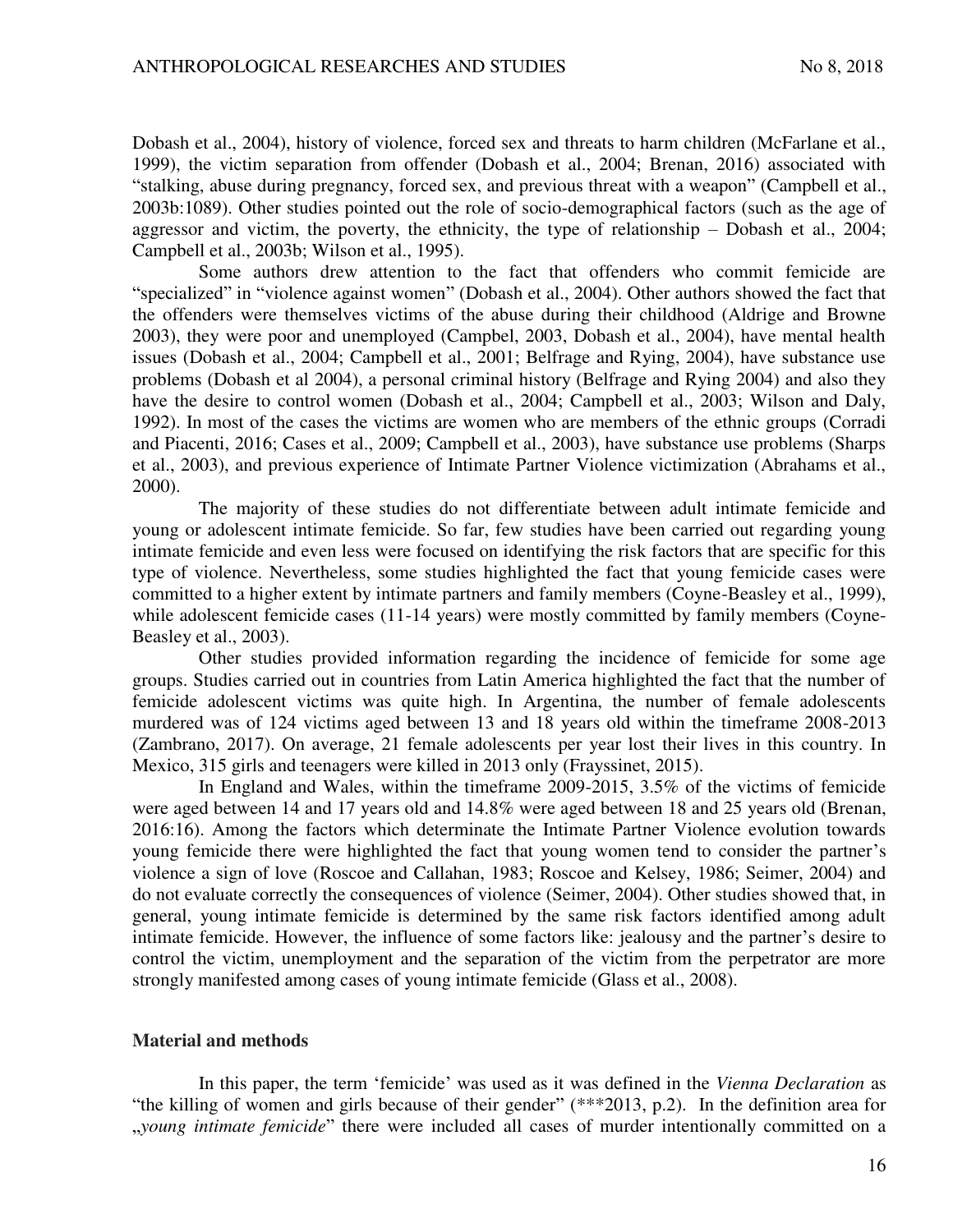woman aged between 15 and 25 years old, with the victim and the aggressor being actual or former intimate partners (husband, ex-husband, partner, ex-partner, lover, ex-lover). Here there are included all cases committed between Romanians, either in Romania or abroad, regardless of the aggressor's age.

The study presents the results of the analysis of young intimate femicide cases committed between 2011 and 2015. The corpus of the analysis was formed by all the young intimate femicide cases which were identified in the online media (N=32). In order to obtain information regarding these cases, articles from Romanian media regarding cases of young intimate femicide within the timeframe 2010-2015 (N=569 articles) were analyzed. These articles were identified using keywords typed in Google Chrome: "*murdered his wife/ex-wife*", "*murdered his girlfriend/exgirlfriend*", "*murdered his concubine/ ex-concubine*". In order to identify as many articles as possible, new keywords extracted from the articles found in the first phase were used to find other articles related to the case of young intimate femicide. These keywords were: the name of the aggressor, the weapon used to commit the murder and the place where the murder occurred. The resulting articles were analyzed using a scale divided into four sections: data regarding young intimate femicide, data regarding the victim, data regarding the offender and data regarding media coverage of the case. In order to identify young intimate femicide, all the cases involving victims under the age of 25 and who were either current or former intimate partners when the murder occurred were selected. In the end, N=32 of intimate femicide cases committed by intimate partners on women who were under the age of 25 were identified.

## **Results**

In the timeframe 2011-2015, in Romania, there were committed 184 intimate femicides. On average, 25.3 women were murdered by their partners per year. In the same timeframe, 54 young femicides took place, 32 cases being committed on young women aged between 15-25 years old. The weight of young intimate femicide in the total amount of intimate femicide cases was 17.4%. , On average, 6 young intimate femicide cases were committed per year. In 2013 values two times higher than the annual average (12 cases) were recorded. The fewest cases were committed in 2015 (2 cases). Approximately two-thirds of the cases were committed in the urban area (19 cases) and the rest of them in the rural area (13) (see Table 1).

| Year  | Intimate femicide cases | Young intimate femicide cases |
|-------|-------------------------|-------------------------------|
| 2011  |                         |                               |
| 2012  |                         |                               |
| 2013  |                         |                               |
| 2014  |                         |                               |
| 2015  | 34                      |                               |
| Total |                         |                               |

**Table 1. Intimate femicide cases and young intimate femicide cases committed in Romania**

# **Perpetrators' characteristics**

The average age of the perpetrators was 24.7 years old (16-56 years old). More than half of the perpetrators were young people under the age of  $25$  (16-17 years old  $-3$  perpetrators; 18-25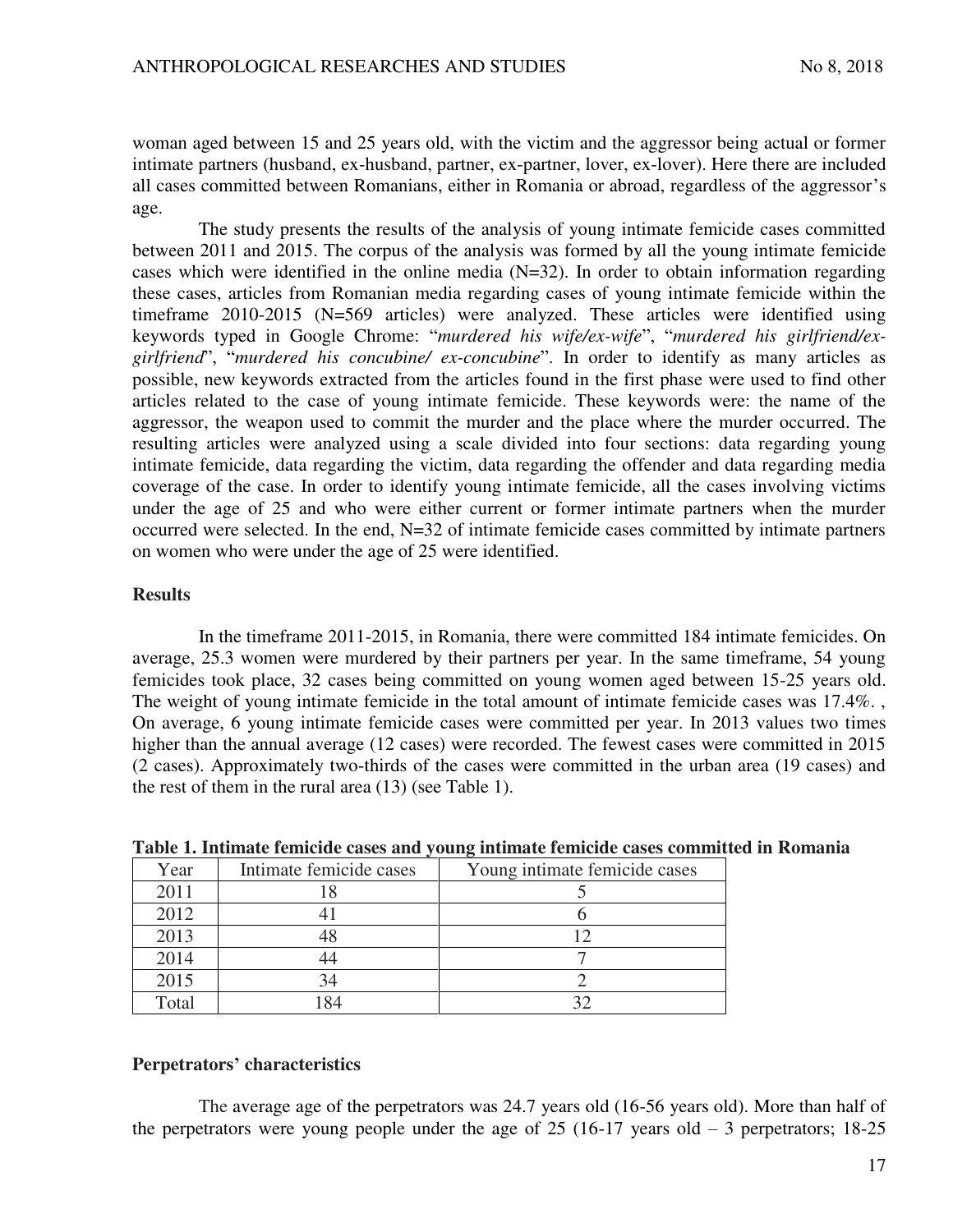years old – 14 perpetrators). A quarter of the perpetrators were young people aged between 26-35 years old, while 5 perpetrators were aged between 36-45 years old. A single perpetrator was above the age of 56. Information about the educational level and profession was rarely mentioned in the articles. Only the professions of one-third of the perpetrators (11) were identified, the majority having a low professional level (9): skilled and low-skilled workers, day laborers, unemployed. Two of the perpetrators were found to have a high professional status: one of them was a well-known businessman and the other was the secretary-general of a county party organization. The great majority of the perpetrators worked in Romania and only four of them abroad (2 in Italy, one in the UK and one in Spain).

One-third of the perpetrators were under the influence of alcohol (9) or drugs (1). Health issues were mentioned for only two perpetrators: one of them suffered from depression and the other from a borderline personality disorder. One-third of the perpetrators (11) had criminal records: theft (2), assault and battery (3), rape (1), procuring (2), drug trafficking (1), public order offense (1), and trespassing (1). Three perpetrators were sanctioned for violence acts against the victims that were killed. In one case, the perpetrator had a restraining order and was not allowed to approach the victim.

More than a half of the perpetrators were residents in the urban area (17) and the rest in the rural area (14) (see Table 2).

|                        | <b>Victims</b> | Perpetrators   |
|------------------------|----------------|----------------|
| Age                    |                |                |
| $\langle$ 17 years     | 9              | 3              |
| $18-25$ years          | 23             | 14             |
| $26-35$ years          |                | 9              |
| 36-45 years            |                | 5              |
| 56 years               |                |                |
| Level of education     |                |                |
| Low                    |                |                |
| Medium                 | 5              |                |
| High                   | 3              |                |
| Unknown                | 24             | 29             |
| Occupation level       |                |                |
| Low                    | 7              | 8              |
| Medium                 |                |                |
| High                   |                | $\overline{2}$ |
| Unknown                | 24             | 21             |
| Residence              |                |                |
| Urban                  | 16             | 17             |
| Rural                  | 14             | 14             |
| Alcohol/drug           | $\mathbf{1}$   | 9/1            |
| consumption            |                |                |
| Health/mental problems |                | $\overline{2}$ |
| Criminal records       |                | 11             |

**Table 2. Characteristics of victims and perpetrators**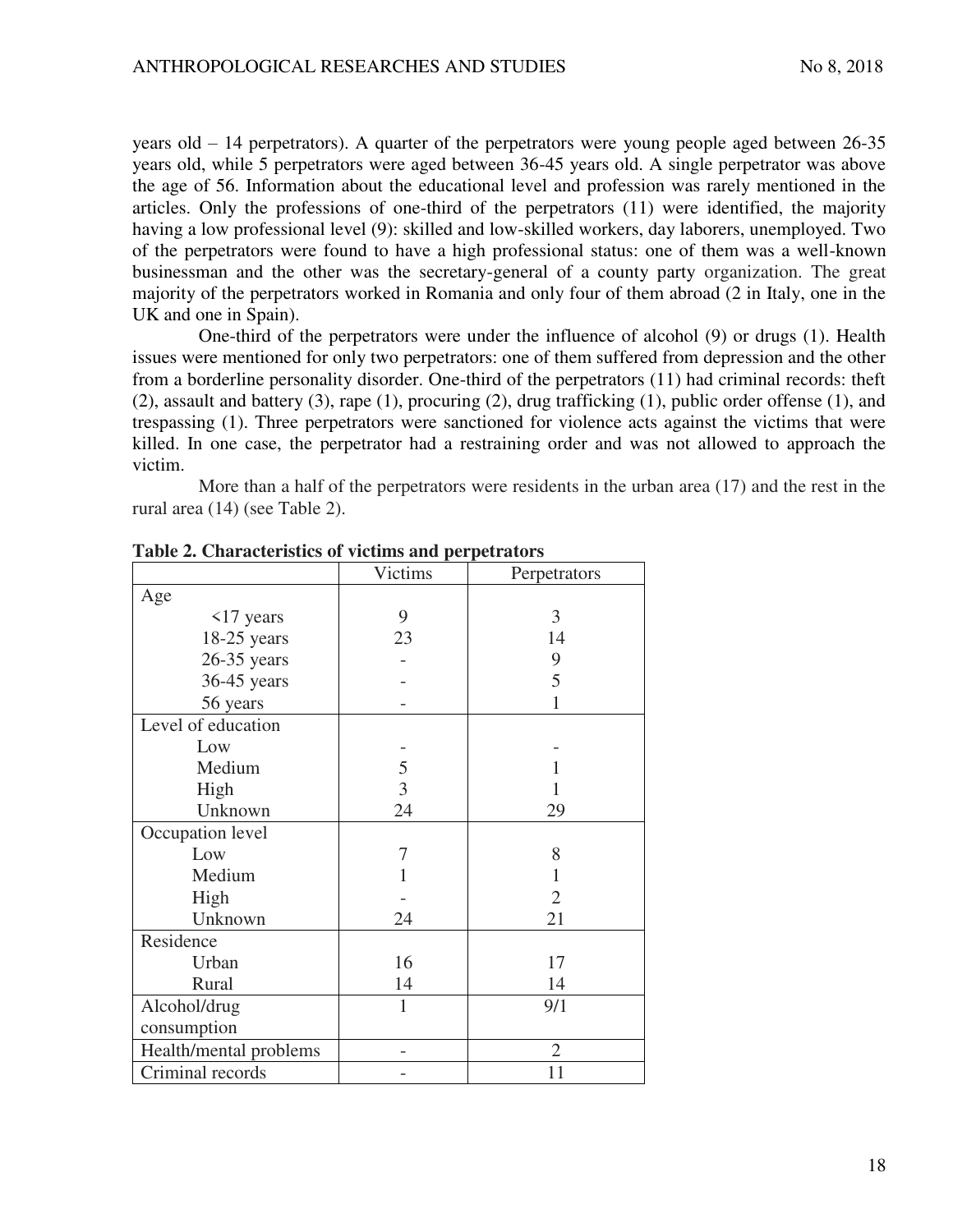### **Characteristics of the victims**

The victims' average age was 19.9 years old (15-25 years old). Approximately two-thirds were aged between 18 and 25 years old (23 victims), and one third were minors, under the age of 18 (9). It was noticed that the victims' age was younger than the perpetrators'.

The level of education was mentioned for only eight victims. Five of them were high school pupils and three were university students (see Table 2).

More than half of the victims came from the urban area (16) and the rest from the rural area (14). For three of them, the residence was not mentioned. Only one was under the drug influence. The great majority of the victims (23) were clinically healthy people.

### **Relationship background**

The great majority of the perpetrators were the victims' current partners when the murder occurred (19 were boyfriends and 4 were husbands). Approximately one-third of them were former partners (9 former boyfriends). Three of the perpetrators had been separated for maximum 2 weeks and two couples had been separated for 6 months. One victim had just announced the perpetrator that she wanted to break up with him. Most of the actors involved in young intimate femicide cases had been together for maximum 2 years (10). Approximately one third (8) had had a relationship lasting 2-4 years, two couples a relationship longer than 5 years, and one couple a 10-year relationship.

More than a third of the perpetrators (11) were described as jealous (7) or violent (11) individuals. We notice the fact that violence was mentioned for all the 11 perpetrators, while jealousy was indicated only for seven perpetrators. Among them, some perpetrators were both violent and jealous (4) or both jealous and possessive (2). One perpetrator was well known for the jealousy and the threatening towards the victim. For another perpetrator, there were mentioned the jealousy and the fact that he continued to stalk the victim even after they had broken up.

For two-thirds of the relationships (21) frequent verbal conflicts were indicated. One-third of the victims were physically aggressed. Three victims lodged a complaint to the police and seven told the relatives about the violence acts they were undergone to by their partners. A single victim had obtained a restraining order against her perpetrator. One victim was beaten by her former partner even after they had separated. For two victims, there was information that the perpetrators had threatened them to death.

#### **Data regarding young intimate femicide**

The great majority of young intimate femicide (29 cases) were acts of violence involving a single victim. Only three cases involved more victims, one of them being the aggressor's intimate partner (one case had 2 victims, the second 3, and the third 6 victims). Most of the young intimate femicide cases (23) were committed in the evening and at night in the timeframe 6.00 pm - 6.00 am. The rest of them were committed during the day, between 6.00 am and 6.00 pm. One-third of the young intimate femicide cases were committed at the victim's place (3 in the house and 8 in the yard) and only five young intimate femicide cases were committed at the aggressor's place (4 in the house and 1 in the yard). One-third of the murders (11) were committed in the place shared by the victim and the aggressor. Other seven young intimate femicide acts were committed in public places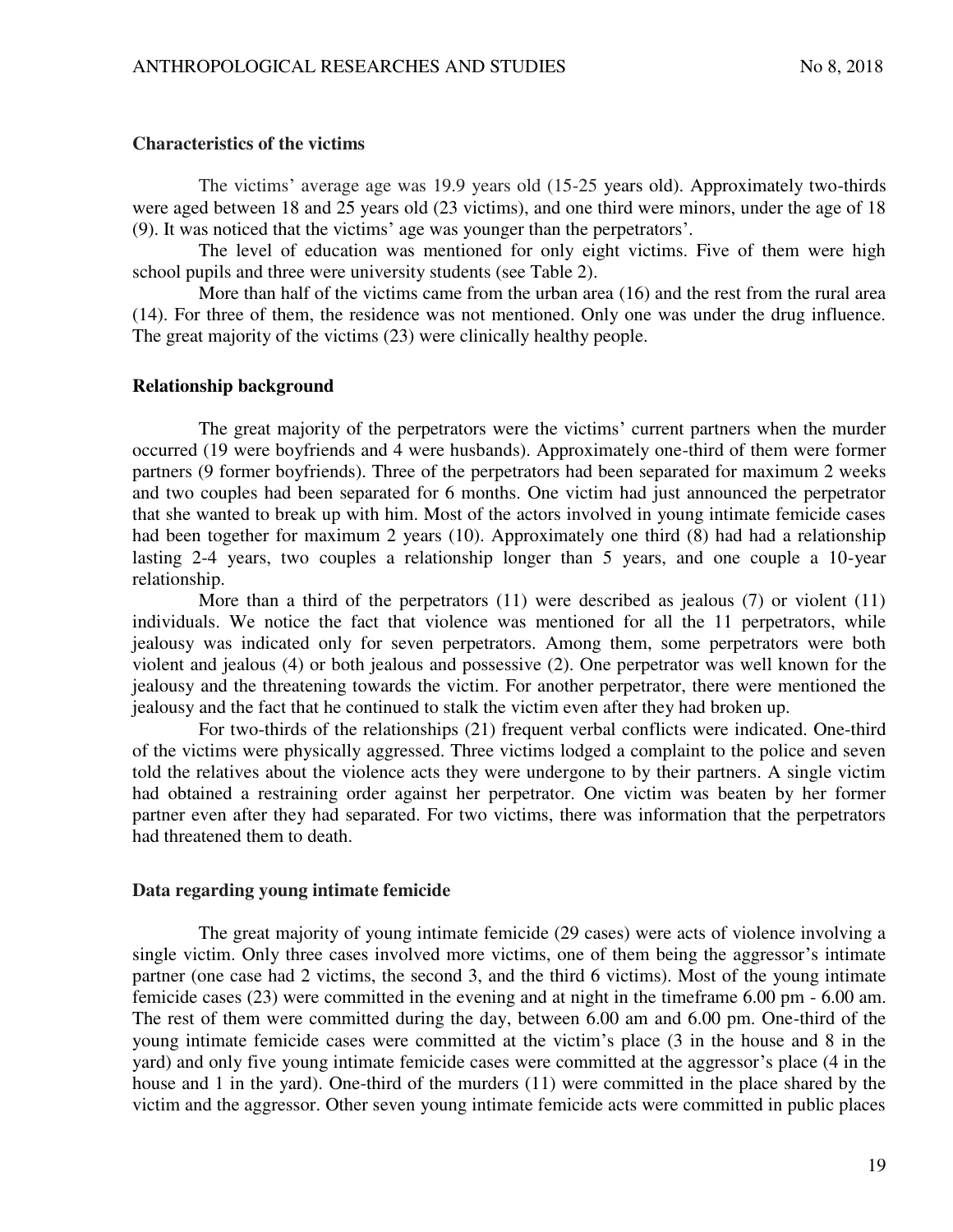(the center of the town, the hospital) or in spaces located at the periphery of the city (abandoned building, parks, a river's shore).

Half of the murders were committed by using a knife and five young intimate femicide acts were committed by hitting the victims with other objects (2 with an axe, 2 with a stake/pipe, one with scissors). Approximately one-third of the victims  $(8)$  were murdered by hitting them with fists and legs. Eight victims were murdered by strangulation and three were burnt alive. One-third of the young intimate femicide cases (10) were committed in the presence of some witnesses. In four of the cases, the witnesses were members of the family, in other four cases the family's children were present, and in two cases members of the aggressor's family. In almost half of the cases (14) multiple hits on the victims' bodies were identified. In eight cases, the victims were killed by a single hit, in four by 2-5 hits, and in three cases they were killed with 9-14 hits.

|  | Table 3. Motivation of young intimate femicide |  |  |
|--|------------------------------------------------|--|--|
|--|------------------------------------------------|--|--|

| Motivation                                                                         | Number of cases |
|------------------------------------------------------------------------------------|-----------------|
| The aggressor was jealous and thought the victim was cheating on him               | 9               |
| The aggressor was jealous                                                          | 4               |
| The aggressor did not stand the idea of breaking up with the victim                |                 |
| The victim wanted to end the relationship with the aggressor                       | 4               |
| Between the aggressor and the victim conflicts often occurred and following        | $\overline{2}$  |
| some contradictions, the situation degenerated                                     |                 |
| The aggressor was jealous and the victim was often threatened because of           | 1               |
| jealousy                                                                           |                 |
| The victim ended the relationship with the aggressor. The latter tried to convince | 1               |
| the victim to get back together when she came to his place, but she refused and    |                 |
| the perpetrator became aggressive                                                  |                 |
| The victim refused to get back with the partner                                    | 2               |
| The victim refused to have sexual intercourse with the aggressor and wanted to     |                 |
| go to her parents                                                                  |                 |
| The aggressor tried to have sexual intercourse with the victim and she refused     | 1               |
| The victim refused to go to France together with the aggressor. He did not have a  |                 |
| permanent job and had gone abroad for 8 months. At his return, he found the        |                 |
| victim pregnant, which led to the idea he had been cheated on                      |                 |
| The victims wanted to separate from the partners                                   | 5               |
| The victim wanted to end the relationship with the aggressor and to abort the      |                 |
| pregnancy                                                                          |                 |
| The victim and her relatives wanted to throw the aggressor out of the house        | 1               |
| The victim wanted to return to Romania to visit her relatives. The aggressor did   |                 |
| not agree with this - jealous of what the victim could do while she was at home    |                 |
| Between the aggressor and the victim took place conflicts based on alcohol/drugs   | $\overline{2}$  |
| consumption                                                                        |                 |
| The aggressor found out that the victim cheated on him                             | 1               |

One-third of the murders were based on jealousy and suspicion of infidelity (9). Other six young intimate femicide cases were committed because of the perpetrators' jealousy. Four of the murderers were generated by conflicts between aggressors and victims and two of them occurred in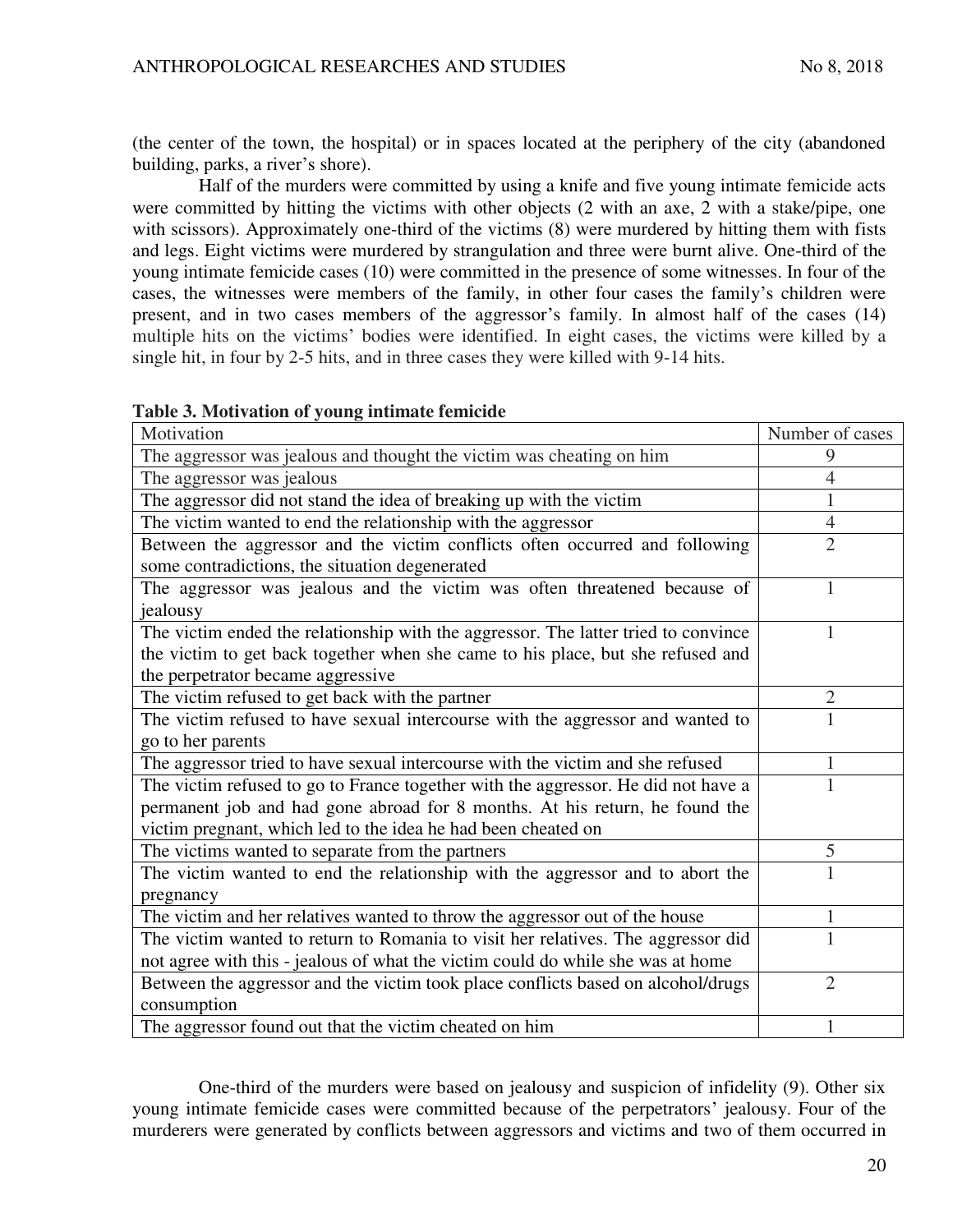the context of alcohol and drugs consumption. The victims' refusal to get back together with the perpetrators led to killing three young women. A young intimate femicide case was committed because the victim refused to go to France together with the perpetrator, and two cases were committed because the victims refused to have sexual intercourse with the perpetrators. Seven young intimate femicide cases were committed because the victims wanted to separate from the perpetrators (one victim wanted to separate from him and to have an abortion and another victim wanted to throw the aggressor out of the house). For a single young intimate femicide case, there was information that the perpetrator killed his partner because she cheated on him.

#### **Discussions**

The data analysis regarding the young intimate femicide cases in Romania has highlighted the fact that this type of violence seems to align to the patterns of young intimate femicide cases that were analyzed in some European countries (England and Wales). The weight of young intimate femicide cases among the total of intimate femicide cases in Romania was similar to the one recorded in approximately the same timeframe (2009-2015) in England and Wales (Romania – 17.4%; England and Wales – 18.3%) (Brenan, 2016, p.16).

The number of young intimate femicide cases recorded in Romania was significantly smaller than in countries from Latin America. In Argentina 124 young intimate femicide acts were committed in the timeframe 2008-2013 (Zabrano, 2017) and in Mexico 315 cases were recorded in a single year (Frayssinet, 2015). The average number of young intimate femicide cases per year in Romania was also smaller (6 cases per year) than in countries where this average was calculated (for example Argentina 21 cases per year) (Zabrano, 2017). The small number of young intimate femicide cases identified in Romanian media may be far from being real. Previous studies focused on the analysis of some types of homicide (Balica, 2016a) showed the fact that Romanian media presented approximately half of the homicide - suicides cases committed in the timeframe 2003- 2013. Other studies showed an increase journalists' interest in media coverage of lethal violence in the recent years (Balica, 2016a, Balica, 2016b). Under these circumstances, shown in other papers (Balica, 2018, in press), as the official statistics (of police and justice) do not contain information regarding the victims' gender, the real number of young intimate femicide cases cannot be evaluated.

As it is also presented in the studies carried out in England and Wales (Brenan, 2016, p.16), most of the victims of young intimate femicide cases from Romania were aged between 18-25 years old (two-thirds of the victims). The fact that approximately two-thirds of the young femicide cases (N=32) were committed by intimate partners confirms the results of other studies which also have shown that young femicide acts with victims aged between 18-25 years old were committed by intimate partners (Coyne-Beasley et al., 1999). At the same time, the results of our study confirm the fact that the age difference between partners represents a risk factor for young intimate femicide. In Romania, the age difference between partners (4.8 years) was similar to the age difference identified within research in the USA (4.7 years) (Glass et al., 2008, p.181).

The results of the present study confirm the information highlighted by other studies in Romania and different European countries regarding femicide in general or young intimate femicide. They show the fact that acts of violence have mainly been based on jealousy and the suspicion of infidelity, these two motivations being also identified in young intimate femicide (Glass et al., 2008) and in intimate femicide (Balica, 2018, in press; Balica, 2016a). In this study, unlike intimate femicide, jealousy and suspicion of infidelity seem to be more obvious as main motivations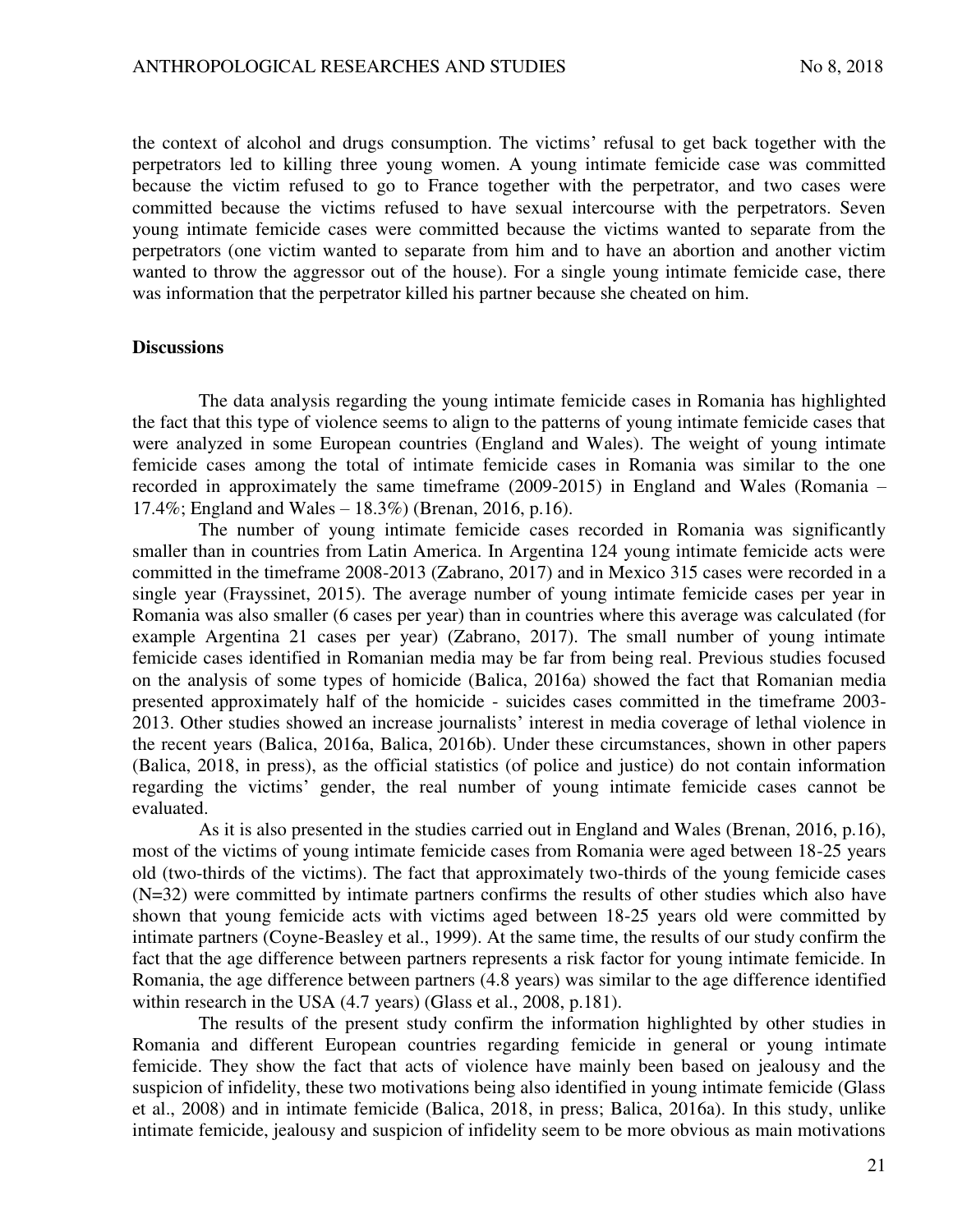of young intimate femicide. The situation is not specific for Romania only, but also for cases committed in other countries (Glass et al., 2008). Taking into account the fact that there is an obvious background of violence between the two partners (although the majority of couples have had a relationship of maximum two years), frequent verbal conflicts, physical aggressions, death threatening and following the victim by the perpetrator were indicated in most of the cases. Information regarding the acts of violence they were undergone to and the lack of police reports can also be interpreted as a sign of tolerance from the victims towards the partners' violence. We can evaluate that there is a high level of interpreting the partner's violence as a sign of love by the young victims (Seimer, 2004; Roscoe and Callahan, 1983).

The way young intimate femicide acts were committed is specific for murderers committed against intimate partners. In most of the cases, the victims were killed using a knife either at their home or at the aggressor's. Using the knife as a murder weapon is a common fact in Romania (Balica, 2016; Balica, 2018, in press). In other European countries, the knife is one of the most frequently used (in Italy, for example, 29% of femicide acts were committed using a knife) together with the fire weapons (Italy – 31%) (Corradi and Piacenti, 2016). In the United Kingdom, most of the cases of femicide (45.5%) and intimate femicide (48.5%) were also committed with a sharp object (a knife) (Brenan, 2016, p.26). Strangulating the victim was mentioned in approximately onethird of the young intimate femicide cases in Romania, a fact which confirms the results of international studies regarding femicide (UK - strangulating is the second killing method within intimate femicide) (Brenan, 2016, p.26). On the other hand, the fact that more than half of the victims (17) were murdered by multiple stabs confirms the results of some studies regarding intimate femicide (Mathews et al., 2008; Chan, 2007). The presence of physical and verbal violence acts, but also of threatening and stalking (aggressor following the victim) made us think that the great number of stabs represents the expression of the perpetrator's hostility towards the victim, as it is also shown by Chan in his studies (2007).

### **Conclusions**

The research regarding young intimate femicide is one of the few studies that have been carried out on this topic at an international level and the first of this kind among countries from the South-East of Europe. Few studies regarding femicide and young femicide were carried out in the European area, although over the past few years the pressure of the European feminist organizations to initiate some measures that would prevent femicide has been felt. The paper brings into the discussion a type of lethal violence whose victims are young women in particular. The present study allows the identification of some risk factors that are specific for young intimate femicide committed in Romania.

The number of the cases analyzed was quite small and the information regarding young intimate femicide was taken from media, therefore the conclusions of this study should be considered with precaution. Nevertheless, the results of our study are similar to the results of international studies. The fact that young intimate femicide (adolescent femicide and young adult femicide) remains quite high in some regions of the world, determines us to suggest the expansion of the analysis of young intimate femicide cases to a greater period of time and the usage of some data regarding this type of femicide which are in the custody of the law system (criminal files from courts, data from police's statistics). The interviews with perpetrators who committed young intimate femicide or with young intimate femicide survivors could be used in order to identify the factors generating intimate partner violence within young short-term couples (as it results/ed from our research).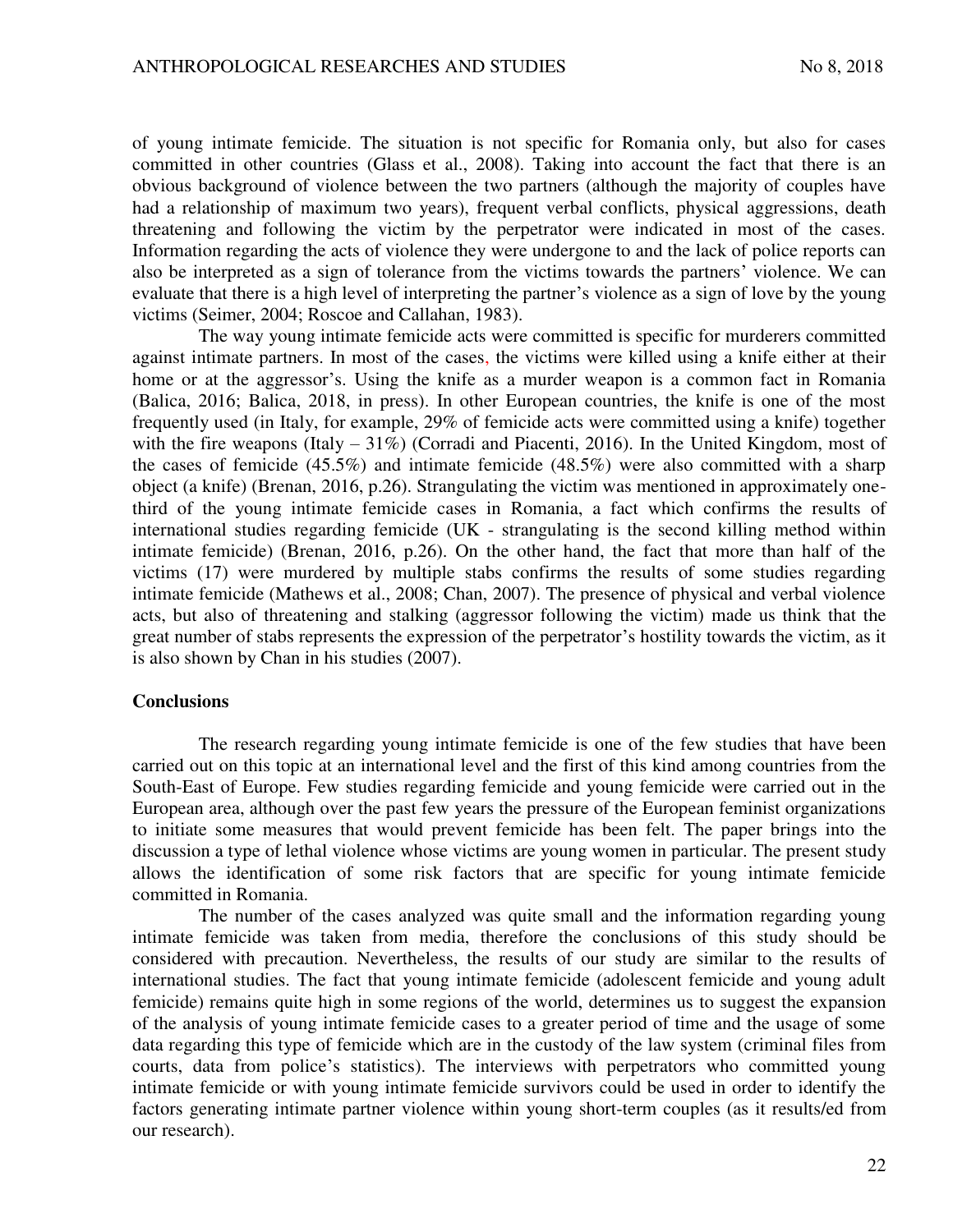# **Bibliography:**

1. Abrahams, N., Mathews, S., Martin, L.J., Lombard, C., Jewkes R., 2013. Intimate Partner Femicide in South Africa in 1999 and 2009. *PLoS Med* 10(4): e1001412. Available at: <https://doi.org/10.1371/journal.pmed.1001412>[Accessed 22 August 2017].

2. Aldridge, M. L., and Browne, K. D., 2003. Perpetrators of spousal homicide. *Trauma, Violence & Abuse*, 4(3), pp.265-276.

3. Balica, E., 2018. Femicidul în comunitățile de imigranți români [Femicide within the Romanian immigrants communities], Revista Română de Sociologie, in press.

4. Balica, E., 2016a. *Homicide-Suicide in Romania: Statistical data and Media Representation,*  Peter Lang Publishing House. Frankfurt am Main

5. Balica, E., 2016b. Homicides-suicides dans la presse roumaine en ligne. In: Dragan, I., Pelissier N& Frumusani D.R (Eds.). *Jurnalisme et transformations sociales: des ancienes aux nouveaux medias*. Paris: l'Harmattan.

6. Belfrage, H. and Rying, M. 2004. Characteristics of spousal homicide perpetrators: A study of all cases of spousal homicide in Sweden 1990-1999. *Criminal Behaviour and Mental Health*, 14(2), pp.121-133.

7. Brennan, D., 2016. *Femicide census. Profiles of women killed by men. Redefining an isolated incident*. Available at: [http://www.northwales-pcc.gov.uk/Document-Library/Advice/Femicide-](http://www.northwales-pcc.gov.uk/Document-Library/Advice/Femicide-Census-Report-2016.pdf)[Census-Report-2016.pdf.](http://www.northwales-pcc.gov.uk/Document-Library/Advice/Femicide-Census-Report-2016.pdf) [Accesed 22 August 2017].

8. Campbell, J. C., Webster, D., Koziol-Mclain, J., Block, C. R., Campbell, D., Curry, M. A., Gary, F., McFarlane, J., Sachs, C., Sharps, P., Ulrich, Y., Wilt, A.S. 2003a. Assessing risk factors for intimate partner homicide. *National Institute of Justice Journal*, 250, pp.14-19.

9. Campbell, J. C., Webster, D., Koziol-Mclain, J., Block, C. R., Campbell, D. W., Curry, M. A., et al., 2003b. Risk factors for femicide in abusive relationships: Results from a multisite case control study. *American Journal of Public Health*, 93(7), pp.1089-1097.

10. Campbell, J. C., 1992. "If I can't have you, no one can": Power and control in homicide of female partners. In: J. Radford and D.E.H. Russell, eds. *Femicide: The politics of woman killing.* New York: Twayne. pp.99-113.

11. Chan, C.Y. A., 2007. Hostility in Homicide – Suicide Events: A Typological Analysis with Data from a Chinese Society, Hong Kong, 1989-2003. *Asian Criminology,* 2, pp.1-18.

12. Corradi, C. and Piacenti, F., 2016. Analyzing femicide in Italy. Overview of major findings and international comparisons. *Romanian Journal of Sociological Studies*, 1, pp.3-17.

13. Coyne-Beasley, T., Moracco K. E., Casteel M. J., 2003. Adolescent Femicide. A populationbased study*. Archives of Pediatrics and Adolescent Medicine Journal*, 157(4), pp.355-360.

14. Coyne-Beasley, T., Schoenbach, V.J., Herman-Giddens, M.E., 1999. The Epidemiology of adolescent homicide in North Carolina from 1990 to 1995. *Archives of Pediatrics and Adolescent Medicine Journal*, 153(4), pp.349-356.

15. Dobash, R. E., Dobash, R. P., Cavanagh, K., and Lewis, R., 2004. Not an ordinary killer – Just an ordinary guy. When men murder an intimate woman partner. *Violence Against Women*, 10(6), pp.577-605.

16. Frayssinet, F., 2015. Teenage Girls in Argentina – Invisible Victims of Femicide. Available at: [http://www.ipsnews.net/2015/01/teenage-girls-in-argentina-invisible-victims-of-femicide/.](http://www.ipsnews.net/2015/01/teenage-girls-in-argentina-invisible-victims-of-femicide/) [Accessed 16 August 2017].

17. Glass, N., Laughon, K., Rutto, C., Bevacqua, J., Campbell, J. C., 2008. Young Adult Intimate Partner Femicide. An Exploratory Study. *Homicide Studies*, 12(2), pp.177-187.